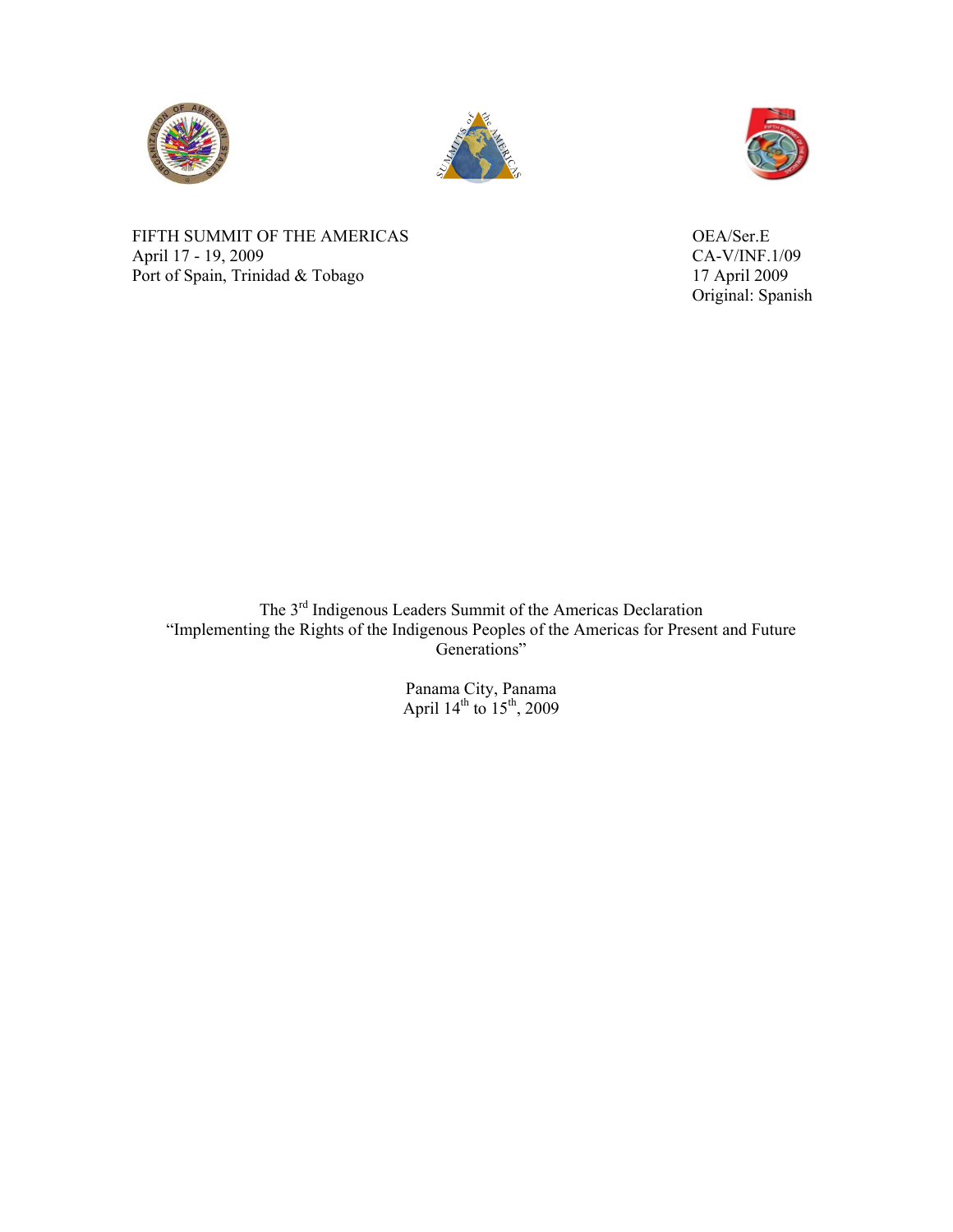## **"***Put your Hands on our Hearts***" - Pueblo Naso Elder**

## **The 3rd Indigenous Leaders Summit of the Americas Declaration "Implementing the Rights of the Indigenous Peoples of the Americas for Present and Future Generations" Panama City, Panama April 14th to 15th, 2009**

We, the Indigenous Peoples, Nations and organizations from South, Central and North America and the Caribbean hereby set forth this Declaration with the vision of a future for Indigenous Peoples throughout the Americas where all rights and fundamental freedoms are respected and fully realized. Indigenous Peoples, including women and youth must be full and effective participants and partners in the implementation of these rights and fundamental freedoms.

We set forth this declaration recognizing that member states of the OAS will be convening on April 17-19 at the V Summit of the Americas in Trinidad and Tobago, with the following theme: "*Securing our Citizens' Future by Promoting Human Prosperity, Energy Security and Environmental Sustainability."*

The human, social, economic and cultural rights of Indigenous Peoples are recognized in the United Nations *Declaration on the Rights of Indigenous Peoples* ["UNDRIP"], as adopted by the United Nations General Assembly in September 2007. These rights are also affirmed in many other international instruments to which the OAS member states are also obligated, including: the International Labour Organization Convention 169, the Convention on all Forms of Racial Discrimination and its General Recommendation XXIII and the International Covenant on Economic Social and Cultural Rights and the International Covenant on Civil and Political Rights, among others. These rights are also affirmed in nation to nation treaties concluded between states and Indigenous Peoples, in accordance with their original intent as understood by Indigenous Peoples. We hereby affirm these rights and declare that they constitute the minimum standards for the survival, dignity and well-being of the Indigenous Peoples of the world and, specifically, in the Americas.

The UNDRIP affirms that Indigenous Peoples as Peoples are equal to all other Peoples of the world. This principle precludes States from invoking their national legal and political systems to deny respect for and protection of the rights of Indigenous Peoples and Nations. This principle also precludes the adoption of any new human rights instruments which fall below the standards contained in the UNDRIP.

Our rights must be recognized, respected, protected, promoted and implemented by Indigenous Peoples, the Organization of American States and its members, and other regional, national and international agencies and institutions. These include:

 *Self-Determination* as a fundamental principle from which all other rights derive, including the recognition of Indigenous governance and institutions, oral history and traditional law,